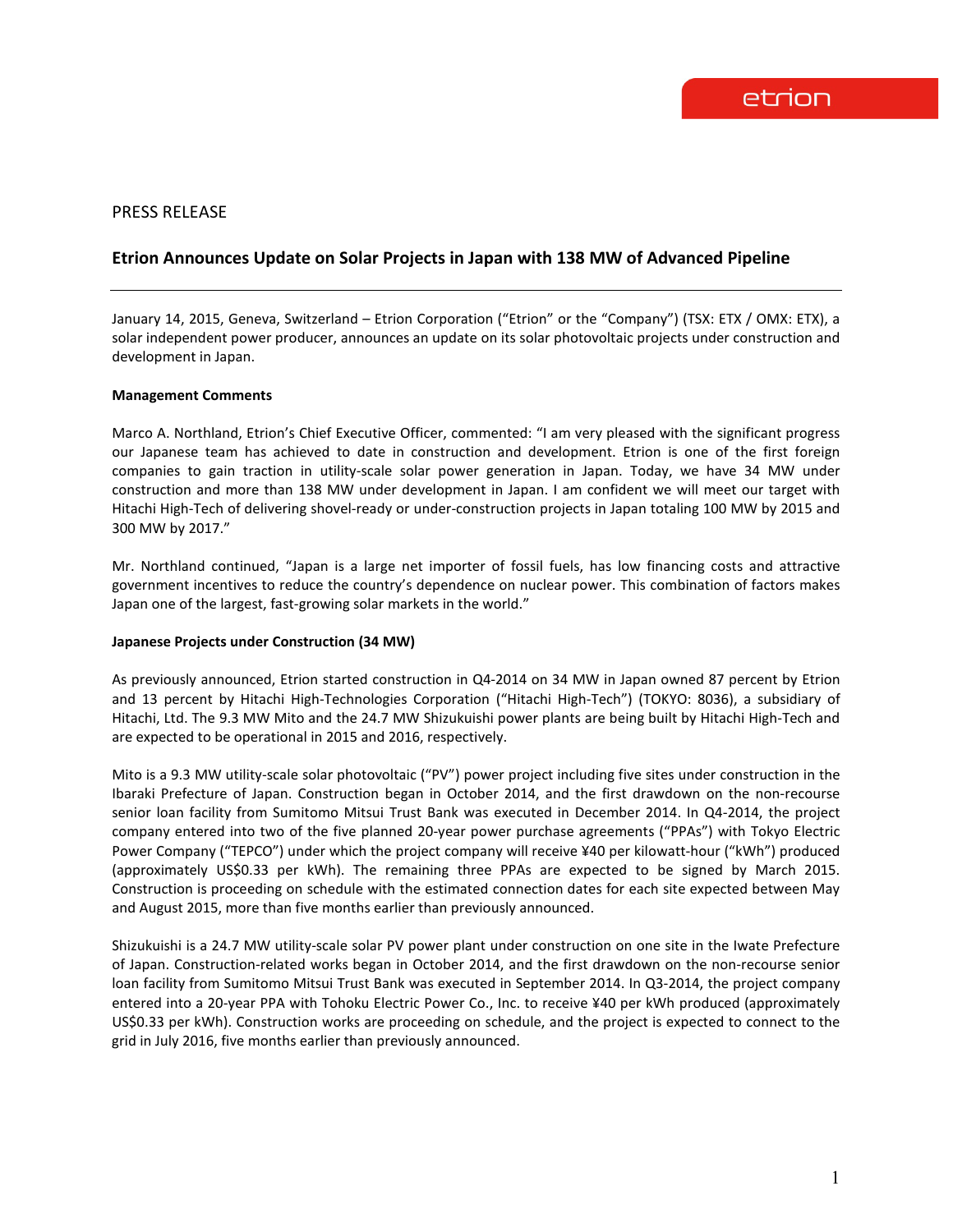## **Japanese Advanced Project Development Pipeline (138 MW)**

In 2012, Etrion and Hitachi High-Tech signed an agreement to develop a pipeline of solar assets in Japan. In addition to the 34 MW already under construction, the joint development team is reviewing a large pipeline of opportunities in different stages of development and in different stages of negotiation with third parties. The four most advanced projects total 138 MW and are outlined below. Etrion expects to own 70 to 85 percent in the Japanese projects, with Hitachi High-Tech and/or local development partners owning the remainder.

Japan Greenfield Project 1 is a 24 MW solar project in southern Japan with the Feed-in-Tariff ("FiT") and land contract secured. The project is expected to be shovel-ready by Q1-2016.

Japan Brownfield Project 1 is a 50 MW solar project in southern Japan with the FiT secured, land contract secured and grid impact studies completed. Etrion has secured exclusivity with the developer, and the project is expected to be shovel-ready by Q4-2015.

Japan Brownfield Project 2 is a 14 MW solar project in central Japan with the FiT secured, land contract secured and grid impact studies completed. The project is expected to be shovel-ready by H2-2015.

Japan Brownfield Project 3 is a 50 MW solar project in northern Japan with the FiT in progress, land contract secured and grid impact studies in progress. Etrion has secured exclusivity with the developer, and the project is expected to be shovel-ready by H2-2015.

These projects may be replaced by other projects within the next twelve months in order to accelerate construction or improve project economics. More information about Etrion's project pipeline is available in the updated corporate presentation available on the Company's website a[t www.etrion.com.](http://www.etrion.com/)

Etrion plans to finance its projects under development through the most efficient combination of cash on hand, non-recourse project loans, corporate debt and/or equity financing.

On October 16, 2014, the Ministry of Economy, Trade and Industry ("METI") in Japan set-up a working group to address concerns issued by certain utilities regarding grid congestion as a result of the large number of applications submitted from solar developers. The subcommittee reviewed the current METI approval process and provided recommendations for the FiT scheme for future projects, as well as measures to deal with grid capacity issues and curtailment. Management believes the development projects described above should not be affected by these recent proposals, which should provide greater clarity on the grid connection process for these and future projects.

## **About Etrion**

Etrion Corporation is an independent power producer that develops, builds, owns and operates utility-scale solar power generation plants. The Company owns 130 MW of installed solar capacity in Italy and Chile. Etrion has 34 MW of solar projects under construction in Japan and is also actively developing greenfield solar power projects in Japan and Chile. The Company is listed on the Toronto Stock Exchange in Canada and the NASDAQ OMX Stockholm exchange in Sweden under ticker symbol "ETX". Etrion's largest shareholder is the Lundin family, which owns approximately 24 percent of the Company's shares directly and through various trusts.

For additional information, please visit the Company's website at www.etrion.com or contact:

Pamela Chouamier – Investor Relations Telephone: +41 (22) 715 20 90

*Subscribe to receive Etrion's press releases by email as soon as they are published. Click [here to subscribe](http://www.etrion.com/press_release_subscribe.php)*